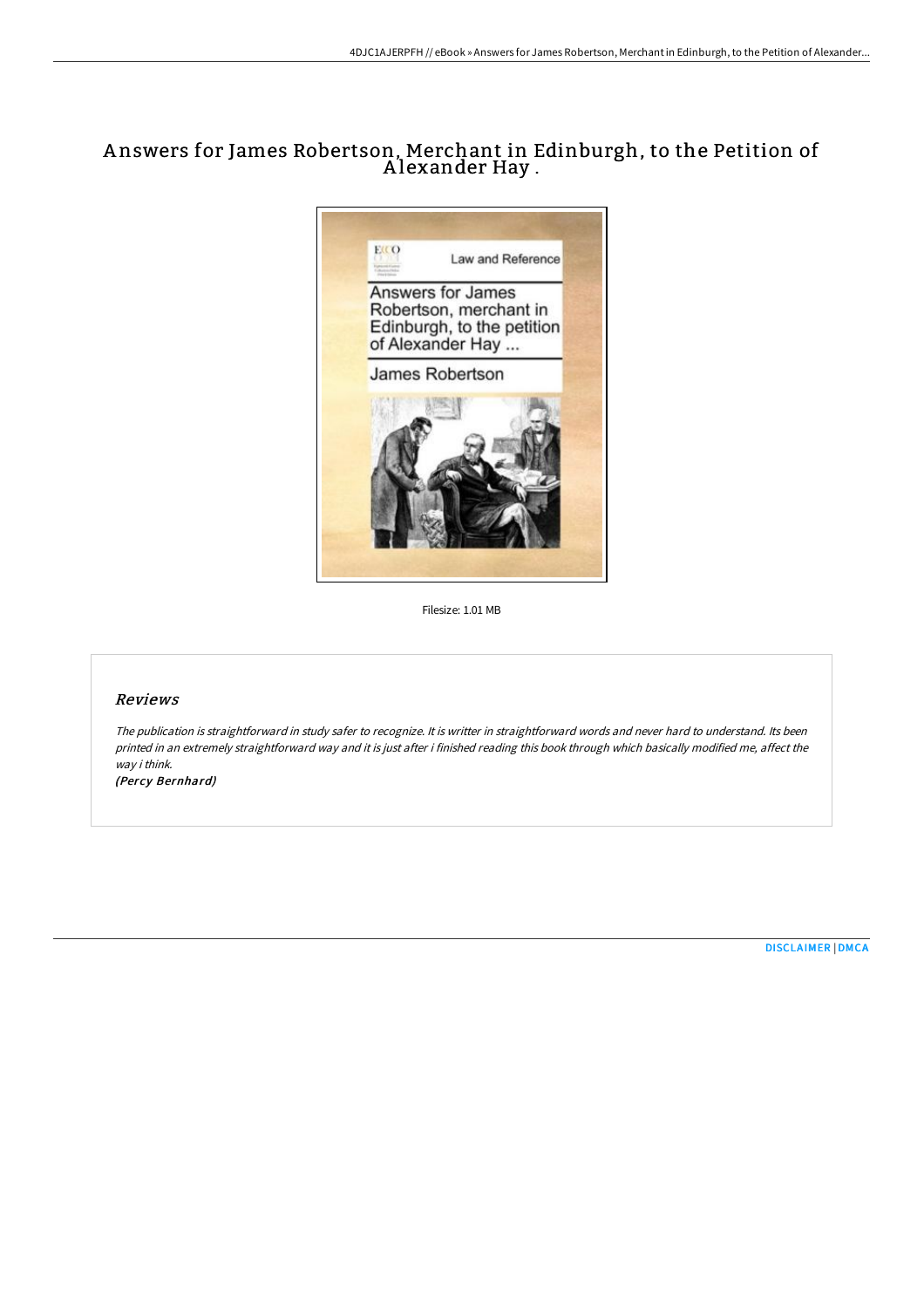# ANSWERS FOR JAMES ROBERTSON, MERCHANT IN EDINBURGH, TO THE PETITION OF ALEXANDER HAY .



To save Answers for James Robertson, Merchant in Edinburgh, to the Petition of Alexander Hay . PDF, you should click the hyperlink under and download the ebook or gain access to other information which are have conjunction with ANSWERS FOR JAMES ROBERTSON, MERCHANT IN EDINBURGH, TO THE PETITION OF ALEXANDER HAY . book.

Gale Ecco, Print Editions, United States, 2010. Paperback. Book Condition: New. 189 x 246 mm. Language: English . Brand New Book \*\*\*\*\* Print on Demand \*\*\*\*\*.The 18th century was a wealth of knowledge, exploration and rapidly growing technology and expanding record-keeping made possible by advances in the printing press. In its determination to preserve the century of revolution, Gale initiated a revolution of its own: digitization of epic proportions to preserve these invaluable works in the largest archive of its kind. Now for the first time these high-quality digital copies of original 18th century manuscripts are available in print, making them highly accessible to libraries, undergraduate students, and independent scholars.This collection reveals the history of English common law and Empire law in a vastly changing world of British expansion. Dominating the legal field is the Commentaries of the Law of England by Sir William Blackstone, which first appeared in 1765. Reference works such as almanacs and catalogues continue to educate us by revealing the day-to-day workings of society.++++The below data was compiled from various identification fields in the bibliographic record of this title. This data is provided as an additional tool in helping to insure edition identification: ++++British LibraryT060802In the cause heard before the Scottish Lords of Session. Signed: Alex. Lockhart. Drop-head title, dated at head: January 1. 1765.[Edinburgh, 1765]. 16p.; 4.

Read Answers for James Robertson, Merchant in [Edinburgh,](http://www.bookdirs.com/answers-for-james-robertson-merchant-in-edinburg.html) to the Petition of Alexander Hay . Online  $\frac{1}{10}$ Download PDF Answers for James Robertson, Merchant in [Edinburgh,](http://www.bookdirs.com/answers-for-james-robertson-merchant-in-edinburg.html) to the Petition of Alexander Hay.